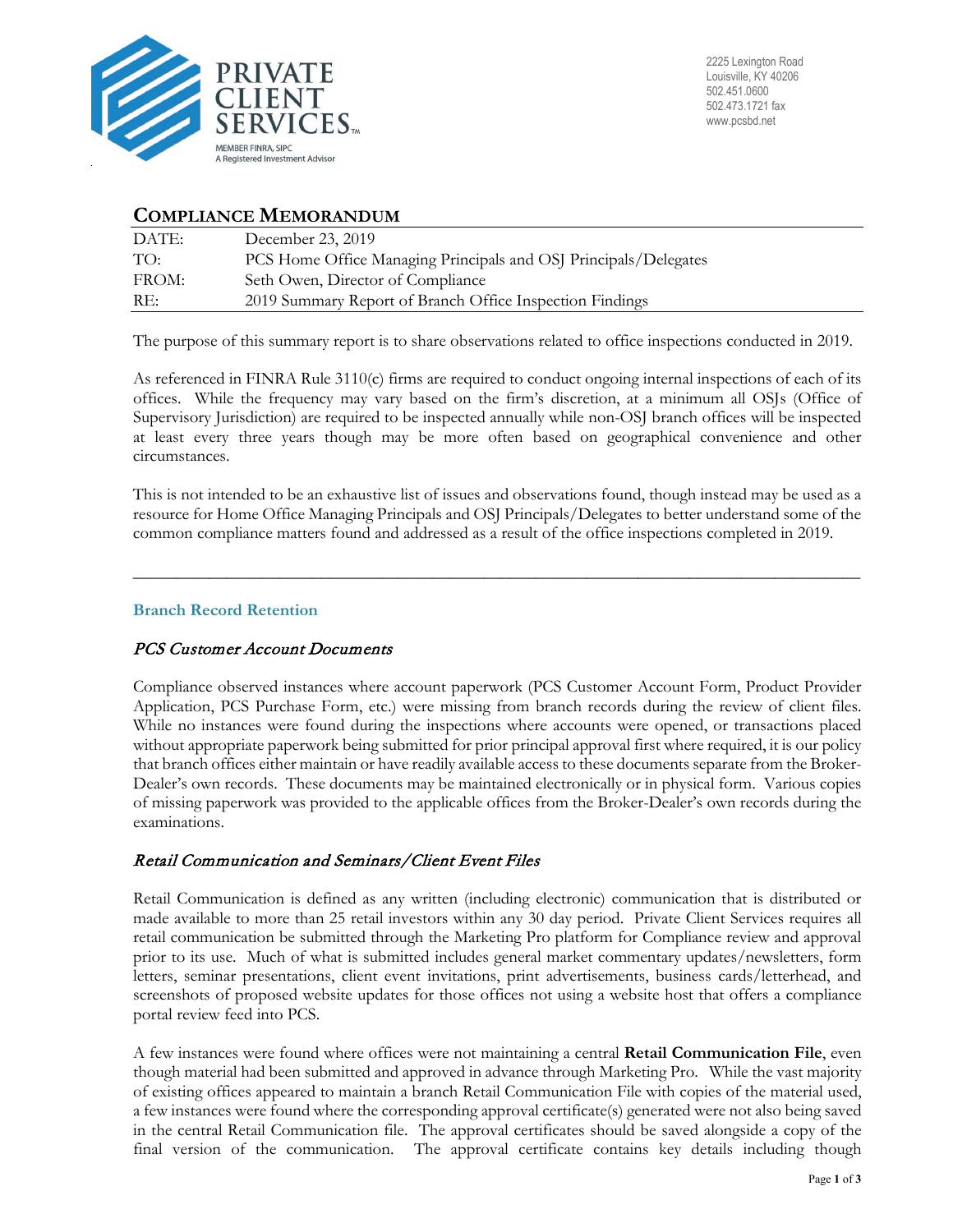notwithstanding the date of first use, delivery method, and evidence of final approval. Offices should not rely on Marketing Pro for their own internal record keeping. All Retail Communication and corresponding approvals should be maintained within the branch's own central Retail Communication File either electronically or in a physical folder.

All Seminar/client event material is required to be sent through Marketing Pro for review and approval. To more easily differentiate Seminars from other Retail Communications, a separate **Seminar File** should be maintained. Seminar content, whether created by the branch personnel or obtained from a product sponsor, must be approved by the Compliance Department prior to use through Marketing Pro. In order to approve the Seminar, Compliance must receive a detailed outline and slide show (PowerPoint) if applicable, speaker notes, invitation, list of invitees and any handouts if used. If the content or seminar is conducted by a thirdparty, a FINRA Review Letter must also be uploaded to Marketing Pro. The branch's Seminar File must contain a copy of all related materials including the approved invitation (with the name(s) and address(es) of those invited), the presentation itself (i.e. slides if applicable), handouts, sign-in sheet of attendees (if applicable) and a copy of the approval certificate from Marketing Pro.

As a reminder, if offices intend to prepare consolidated account reports to provide to customers the office's managing principals must review as certain guidelines should be followed including applicable disclosure language be displayed on the report based on the content. If utilizing a template via a performance reporting software platform where reports are generated for multiple customers using the same template, a sample report along with all included disclosure language/pages should be submitted through Marketing Pro for advance approval by your Managing Principal and Compliance.

## Due Diligence Files (General Securities Recommendations)

Certain instances were found where registered representatives who make recommendations in general securities (i.e. individual stocks and bonds) even if seldom, were not maintaining complete due diligence files based off firm policy requirements. Private Client Services requires Registered Representatives who make general security recommendations to maintain a **Due Diligence File** with at least two separate sources of documentation to support why a particular individual security recommendation was made. Examples of acceptable supporting documentation could include a Morningstar report, general research report, an established industry publication/article, or other supporting materials used to justify a rationale for making specific recommendations. These documents may be maintained electronically or in a physical file and should be readily available for review upon request including during office inspections.

## Registered Representative Files

As a reminder, PCS requires representatives to maintain personnel files (both registered persons and nonregistered associated persons). For registered persons these files should include a copy of Form U4 or alternatively a copy of the representative's FINRA BrokerCheck Report (no older than two years old). Copies of the individual's PCS affiliation paperwork should also be maintained in this file. This includes copies of the E&O Certificate, continuing education certificates, copies of annuity/insurance licenses, the social media and website disclosure form, and other PCS-related individual representative disclosure forms completed as part of the onboarding and ongoing association with Private Client Services.

### **Supervision**

## Monthly Supervisory Logs

Each Office of Supervisory Jurisdiction (OSJ) location must submit their PCS Supervisory Logs evidencing their reviews on a monthly basis. The completed log should be provided for review to the Director of Field Supervision (Ann Wilson) with the goal of having it reflected on the Quest Compliance Portal, along with applicable supporting summary documents (i.e. account review forms) no later than the  $15<sup>th</sup>$  calendar day on the following month for the period reviewed.